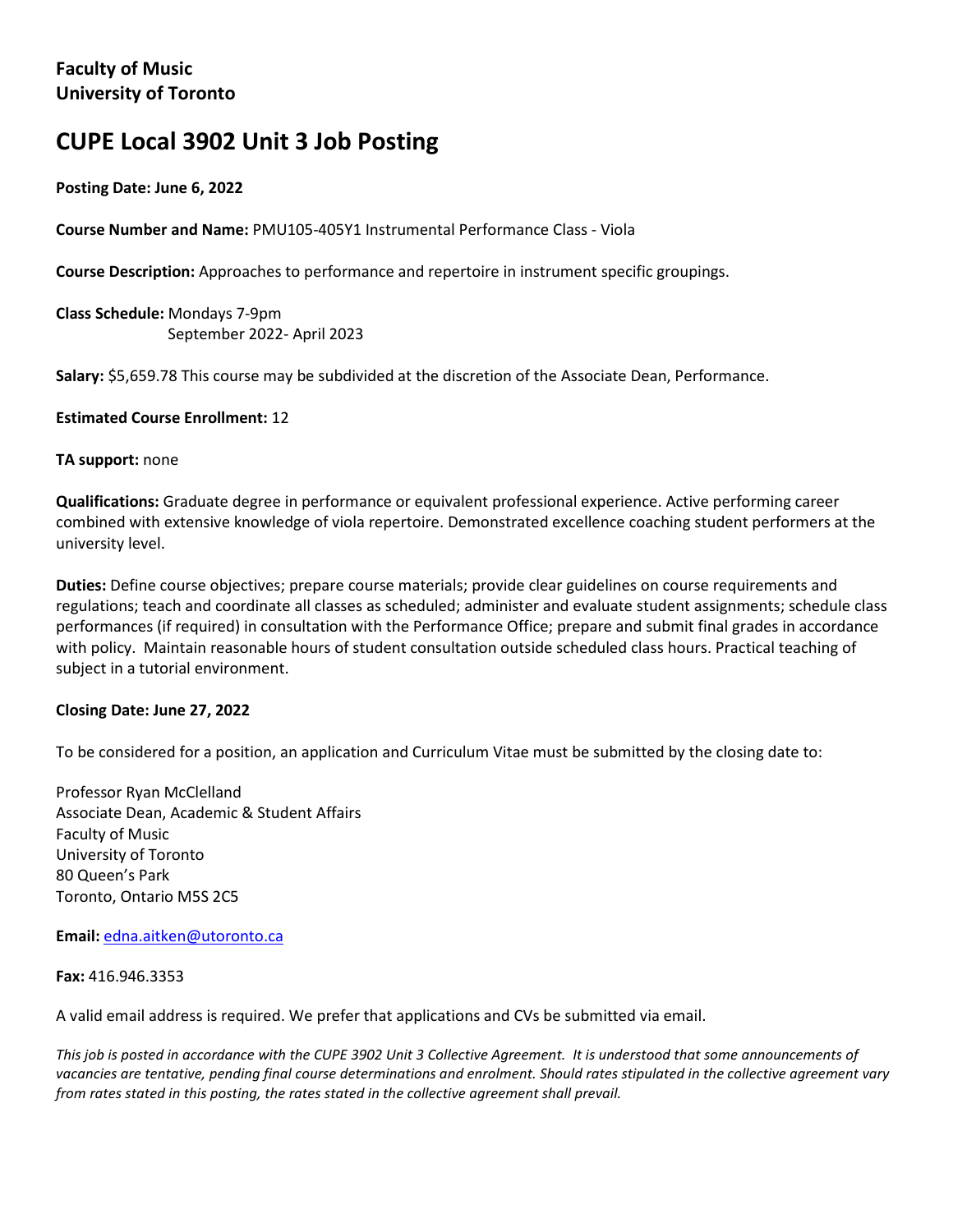# **CUPE Local 3902 Unit 3 Job Posting**

## **Posting Date: June 6, 2022**

**Course Number and Name:** PMU105-405Y1 Instrumental Performance Class - Organ

**Course Description:** Approaches to performance and repertoire in instrument specific groupings.

**Class Schedule:** Thursdays 9-11am September 2022- April 2023

**Salary:** \$5,659.78

**Estimated Course Enrollment:** 10

#### **TA support:** none

**Qualifications:** Graduate degree in performance or equivalent professional experience. Active performing career combined with extensive knowledge of organ instrumental repertoire. Demonstrated excellence coaching student performers at the university level.

**Duties:** Define course objectives; prepare course materials; provide clear guidelines on course requirements and regulations; teach and coordinate all classes as scheduled; administer and evaluate student assignments; schedule class performances (if required) in consultation with the Performance Office; prepare and submit final grades in accordance with policy. Maintain reasonable hours of student consultation outside scheduled class hours. Practical teaching of subject in a tutorial environment.

## **Closing Date: June 27, 2022**

To be considered for a position, an application and Curriculum Vitae must be submitted by the closing date to:

Professor Ryan McClelland Associate Dean, Academic & Student Affairs Faculty of Music University of Toronto 80 Queen's Park Toronto, Ontario M5S 2C5

**Email:** edna.aitken@utoronto.ca

**Fax:** 416.946.3353

A valid email address is required. We prefer that applications and CVs be submitted via email.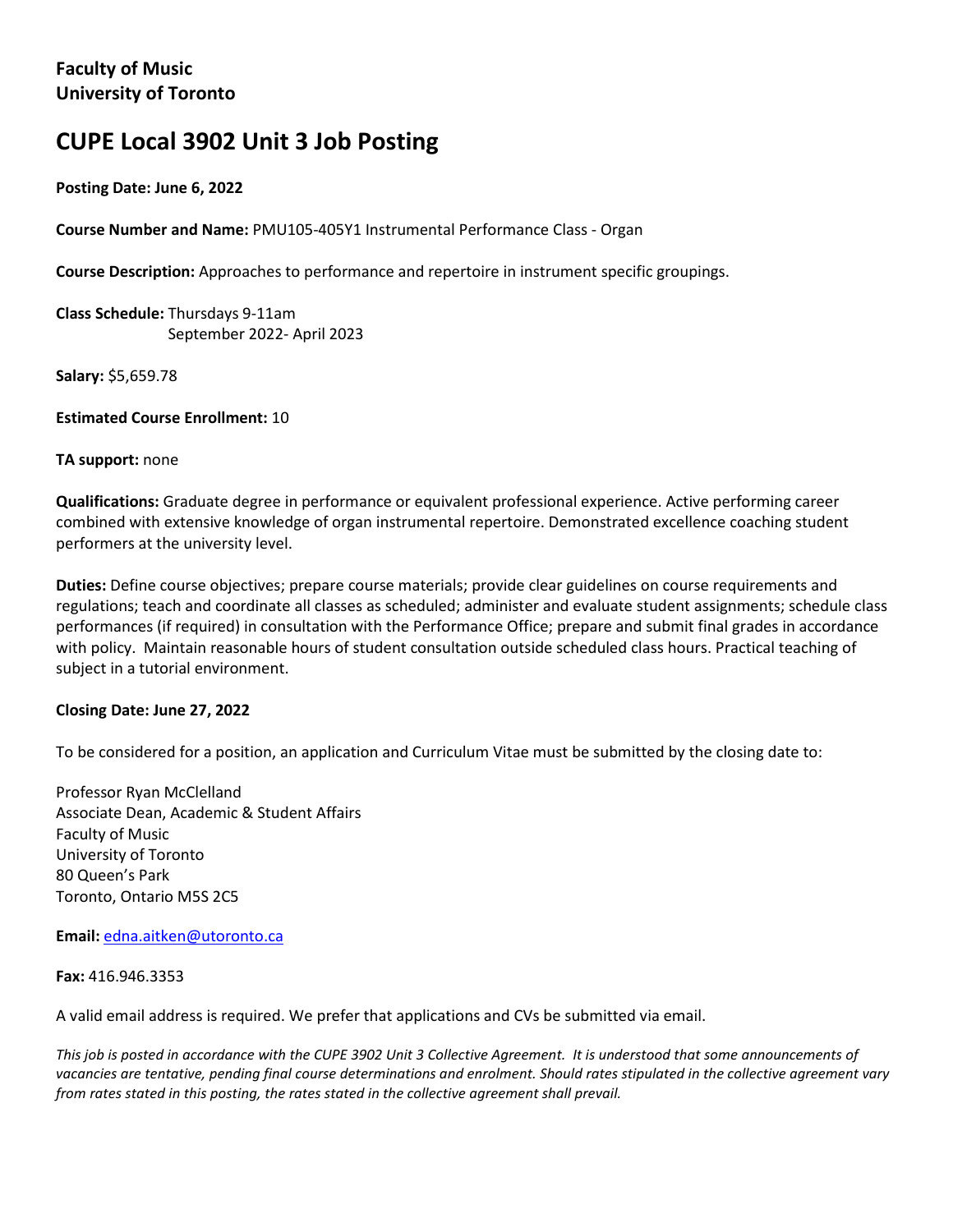# **CUPE Local 3902 Unit 3 Job Posting**

## **Posting Date: June 6, 2022**

**Course Number and Name:** PMU105-405Y1 Instrumental Performance Class - Harp

**Course Description:** Approaches to performance and repertoire in instrument specific groupings.

**Class Schedule:** Mondays 7-9pm September 2022- April 2023

**Salary:** \$5,659.78

**Estimated Course Enrollment:** 10

#### **TA support:** none

**Qualifications:** Graduate degree in performance or equivalent professional experience. Active performing career combined with extensive knowledge of harp instrumental repertoire. Demonstrated excellence coaching student performers at the university level.

**Duties:** Define course objectives; prepare course materials; provide clear guidelines on course requirements and regulations; teach and coordinate all classes as scheduled; administer and evaluate student assignments; schedule class performances (if required) in consultation with the Performance Office; prepare and submit final grades in accordance with policy. Maintain reasonable hours of student consultation outside scheduled class hours. Practical teaching of subject in a tutorial environment.

## **Closing Date: June 27, 2022**

To be considered for a position, an application and Curriculum Vitae must be submitted by the closing date to:

Professor Ryan McClelland Associate Dean, Academic & Student Affairs Faculty of Music University of Toronto 80 Queen's Park Toronto, Ontario M5S 2C5

**Email:** edna.aitken@utoronto.ca

**Fax:** 416.946.3353

A valid email address is required. We prefer that applications and CVs be submitted via email.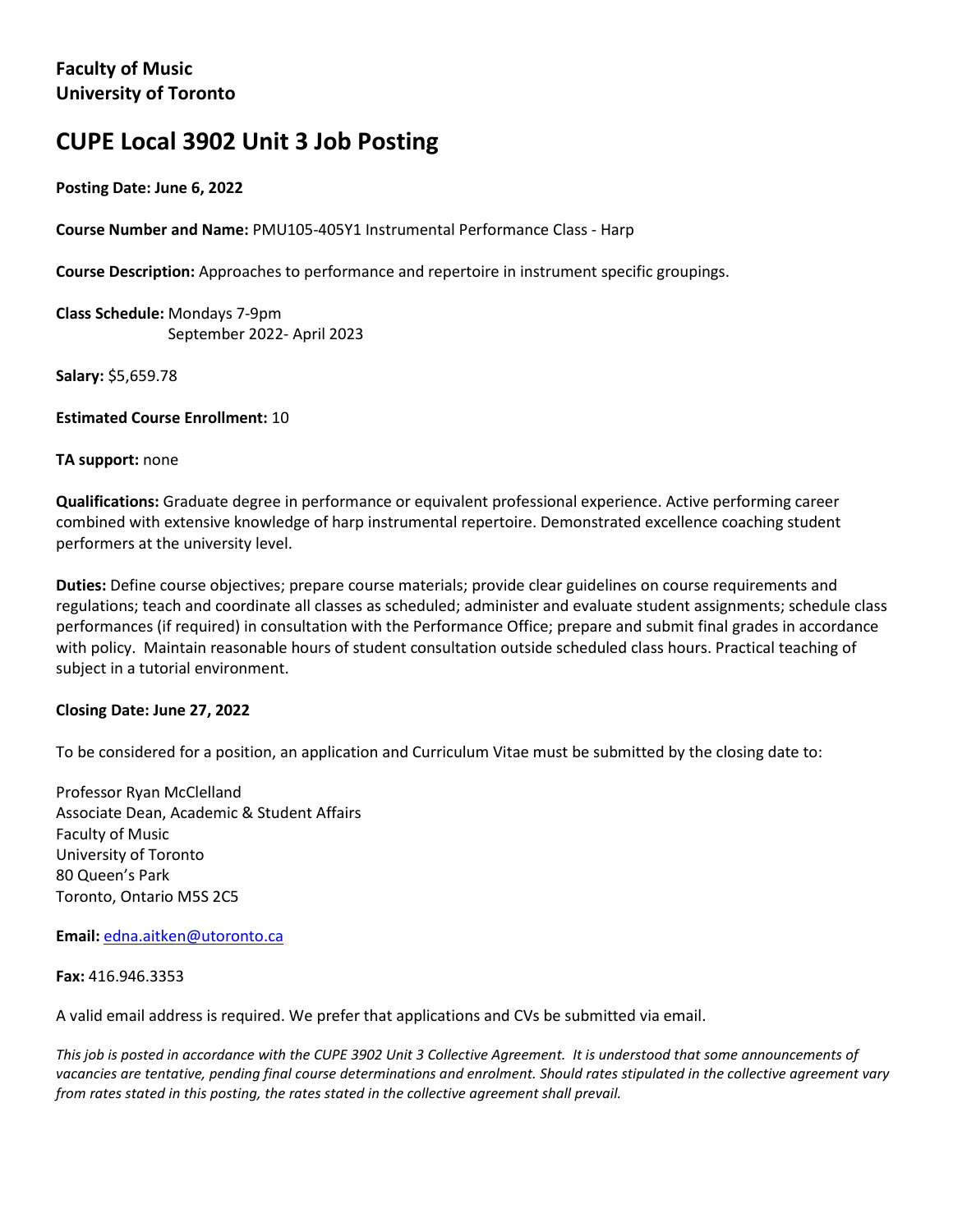# **CUPE Local 3902 Unit 3 Job Posting**

## **Posting Date: June 6, 2022**

**Course Number and Name:** PMU105-405Y1 Instrumental Performance Class - Oboe

**Course Description:** Approaches to performance and repertoire in instrument specific groupings.

**Class Schedule:** Mondays 7-9pm September 2022- April 2023

**Salary:** \$5,659.78

**Estimated Course Enrollment:** 10

#### **TA support:** none

**Qualifications:** Graduate degree in performance or equivalent professional experience. Active performing career combined with extensive knowledge of oboe instrumental repertoire. Demonstrated excellence coaching student performers at the university level.

**Duties:** Define course objectives; prepare course materials; provide clear guidelines on course requirements and regulations; teach and coordinate all classes as scheduled; administer and evaluate student assignments; schedule class performances (if required) in consultation with the Performance Office; prepare and submit final grades in accordance with policy. Maintain reasonable hours of student consultation outside scheduled class hours. Practical teaching of subject in a tutorial environment.

## **Closing Date: June 27, 2022**

To be considered for a position, an application and Curriculum Vitae must be submitted by the closing date to:

Professor Ryan McClelland Associate Dean, Academic & Student Affairs Faculty of Music University of Toronto 80 Queen's Park Toronto, Ontario M5S 2C5

**Email:** edna.aitken@utoronto.ca

**Fax:** 416.946.3353

A valid email address is required. We prefer that applications and CVs be submitted via email.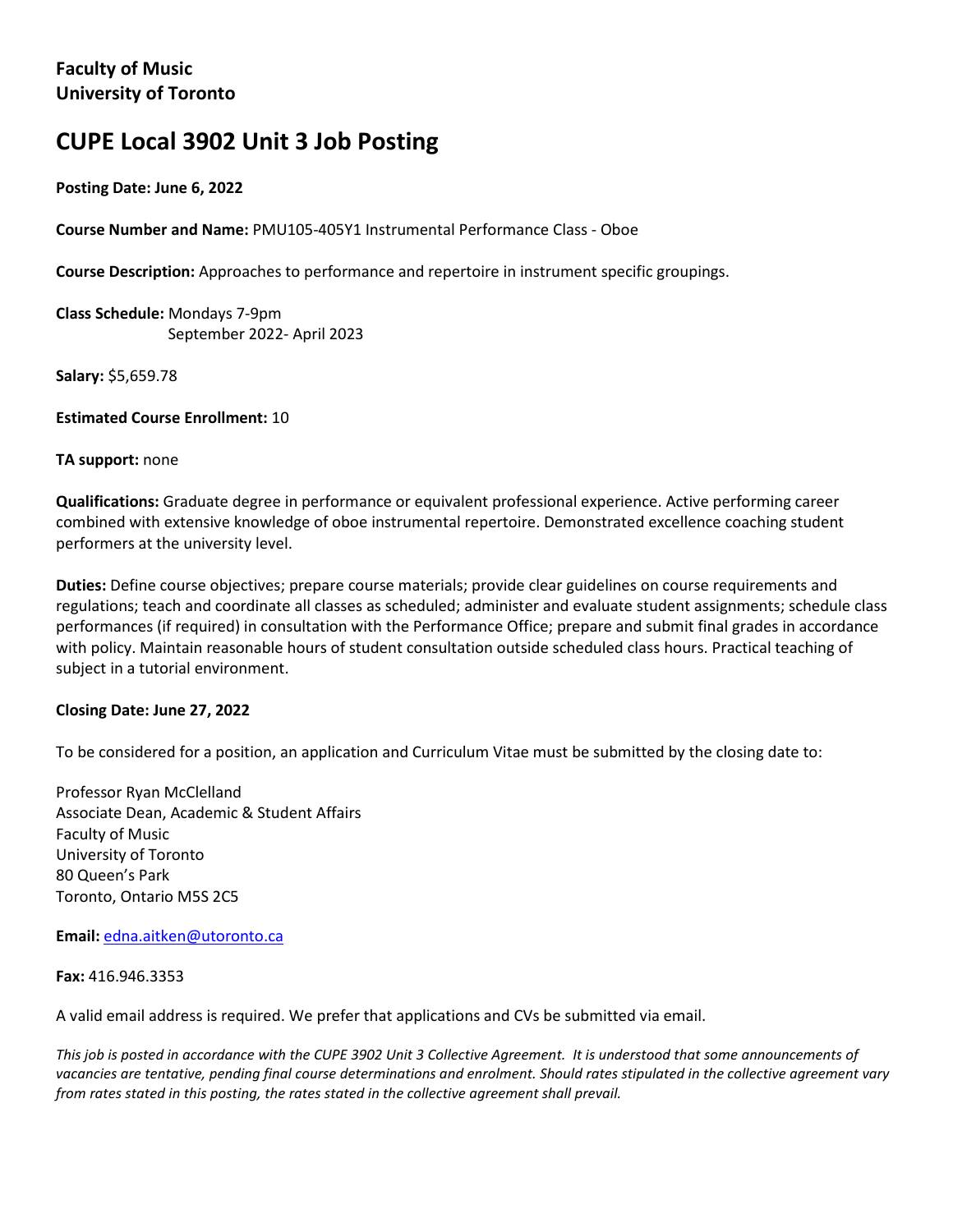# **CUPE Local 3902 Unit 3 Job Posting**

## **Posting Date: June 6, 2022**

**Course Number and Name:** PMU105-405Y1 Instrumental Performance Class - French Horn

**Course Description:** Approaches to performance and repertoire in instrument specific groupings.

**Class Schedule:** Fridays 11am-1pm September 2022- April 2023

**Salary:** \$5,659.78

**Estimated Course Enrollment:** 10

## **TA support:** none

**Qualifications:** Graduate degree in performance or equivalent professional experience. Active performing career combined with extensive knowledge of French horn instrumental repertoire. Demonstrated excellence coaching student performers at the university level.

**Duties:** Define course objectives; prepare course materials; provide clear guidelines on course requirements and regulations; teach and coordinate all classes as scheduled; administer and evaluate student assignments; schedule class performances (if required) in consultation with the Performance Office; prepare and submit final grades in accordance with policy. Maintain reasonable hours of student consultation outside scheduled class hours. Practical teaching of subject in a tutorial environment.

## **Closing Date: June 27, 2022**

To be considered for a position, an application and Curriculum Vitae must be submitted by the closing date to:

Professor Ryan McClelland Associate Dean, Academic & Student Affairs Faculty of Music University of Toronto 80 Queen's Park Toronto, Ontario M5S 2C5

**Email:** edna.aitken@utoronto.ca

**Fax:** 416.946.3353

A valid email address is required. We prefer that applications and CVs be submitted via email.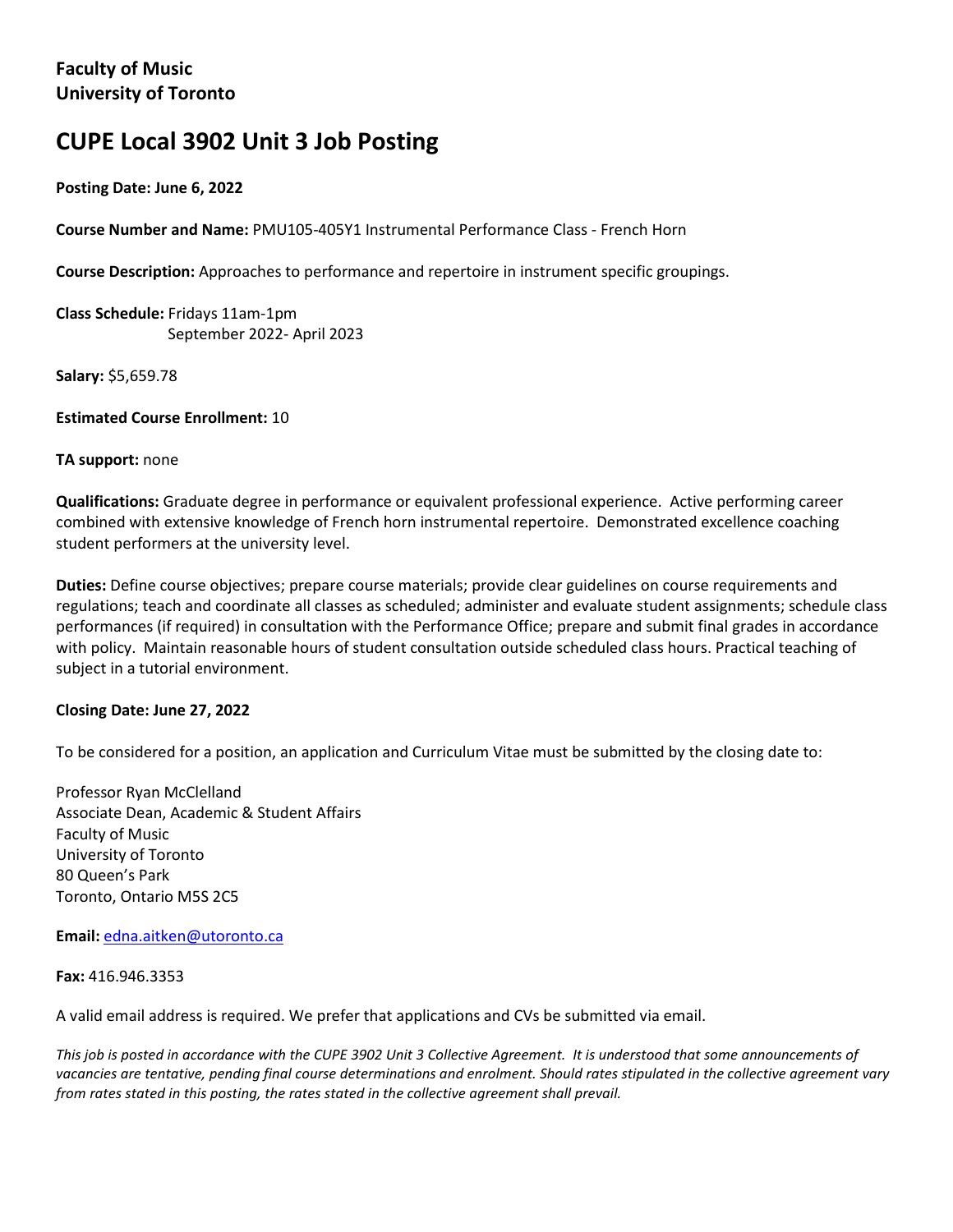# **CUPE Local 3902 Unit 3 Job Posting**

# **Posting Date: June 6, 2022**

**Course Number and Name:** PMU105-405Y1 Instrumental Performance Class - Double Bass

**Course Description:** Approaches to performance and repertoire in instrument specific groupings.

**Class Schedule:** Fridays 1-3pm, September 2022- April 2023

**Salary:** \$5,659.78 The duties and salary for this course are shared between two or three instructors.

## **Estimated Course Enrollment:** 12

#### **TA support:** none

**Qualifications:** Graduate degree in performance or equivalent professional experience. Active performing career combined with extensive knowledge of double bass instrumental repertoire. Demonstrated excellence coaching student performers at the university level.

**Duties:** Define course objectives; prepare course materials; provide clear guidelines on course requirements and regulations; teach and coordinate all classes as scheduled; administer and evaluate student assignments; schedule class performances (if required) in consultation with the Performance Office; prepare and submit final grades in accordance with policy. Maintain reasonable hours of student consultation outside scheduled class hours. Practical teaching of subject in a tutorial environment.

## **Closing Date: June 27, 2022**

To be considered for a position, an application and Curriculum Vitae must be submitted by the closing date to:

Professor Ryan McClelland Associate Dean, Academic & Student Affairs Faculty of Music University of Toronto 80 Queen's Park Toronto, Ontario M5S 2C5

**Email:** edna.aitken@utoronto.ca

**Fax:** 416.946.3353

A valid email address is required. We prefer that applications and CVs be submitted via email.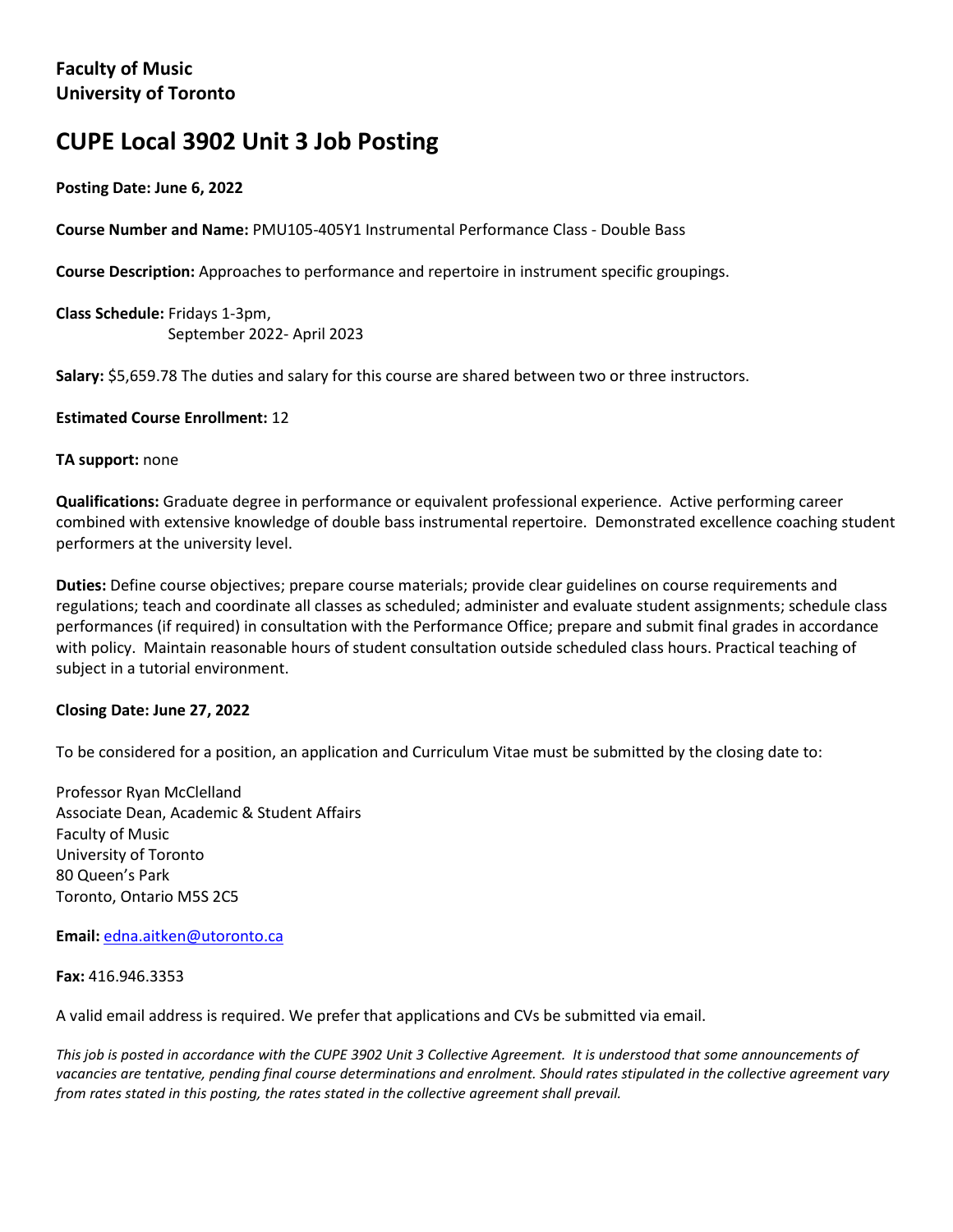# **CUPE Local 3902 Unit 3 Job Posting**

# **Posting Date: June 6, 2022**

## **Course Number and Name:** PMU110-410Y1 Tenor/Bass Choir

**Course Description:** Study and performance of repertoire for TBB and TTBB voices, comprising of music spanning several centuries and styles; emphasis on vocal development, aural skills and ensemble experience.

**Class Schedule:** Tuesdays and Thursdays 3-5pm September 2022- April 2023

**Salary:** \$16,979.33

**Estimated Course Enrollment:** 60

#### **TA support:** Yes

**Qualifications:** Graduate degree in choral conducting or equivalent professional experience. Extensive knowledge of TBB and TTBB choral repertoire. Demonstrated excellence conducting choral ensembles at the university level.

**Duties:** Select and prepare repertoire for rehearsals and concerts, conduct all rehearsals and concerts as scheduled; administer and evaluate student assignments; prepare and submit final grade in accordance with policy. Consult with the Performance Office regarding concerts and dress rehearsals as necessary. Maintain reasonable hours of student consultation outside scheduled class hours.

## **Closing Date: June 27, 2022**

To be considered for a position, an application and Curriculum Vitae must be submitted by the closing date to:

Professor Ryan McClelland Associate Dean, Academic & Student Affairs Faculty of Music University of Toronto 80 Queen's Park Toronto, Ontario M5S 2C5

**Email:** edna.aitken@utoronto.ca

**Fax:** 416.946.3353

A valid email address is required. We prefer that applications and CVs be submitted via email.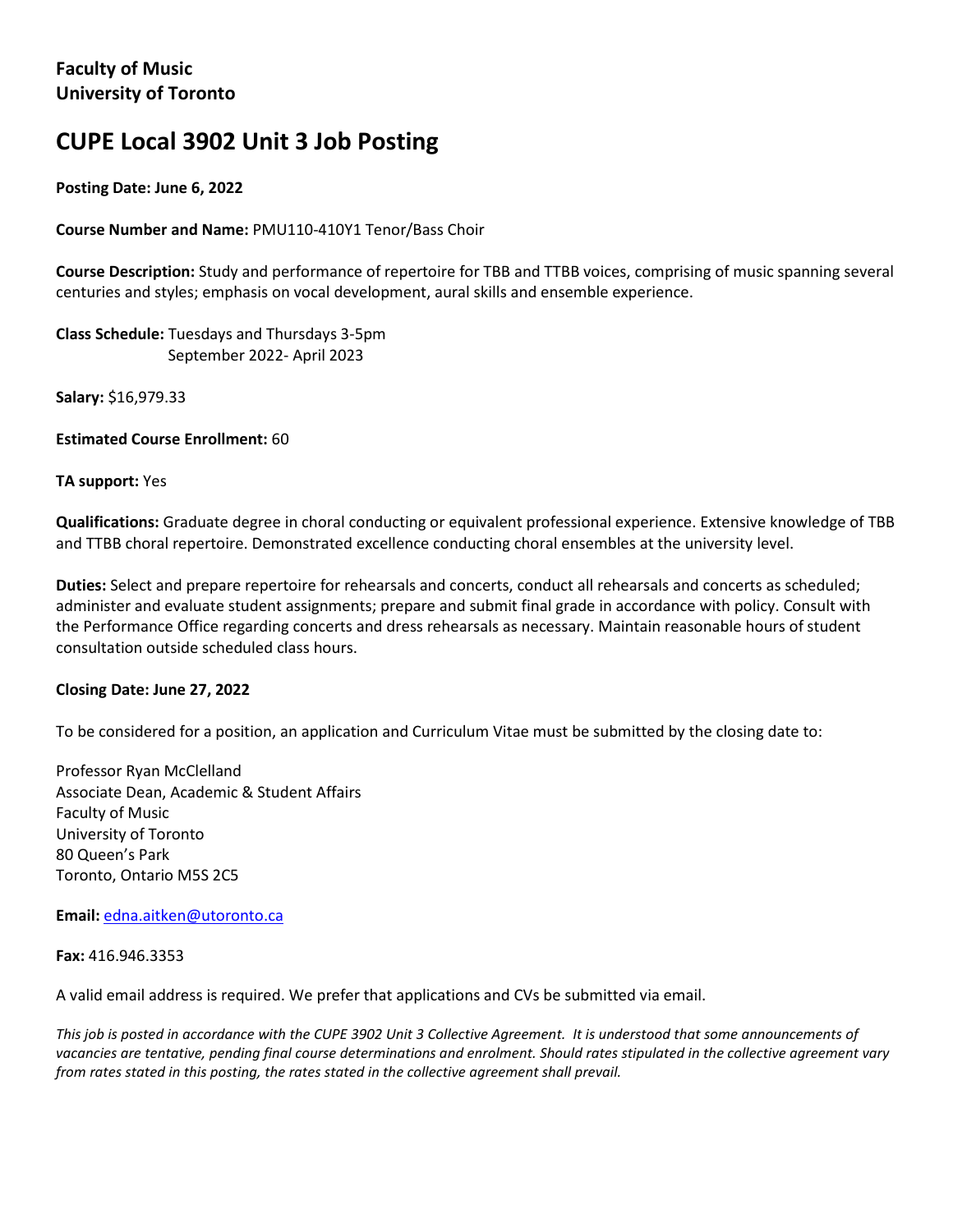# **CUPE Local 3902 Unit 3 Job Posting**

# **Posting Date: June 6, 2022**

**Course Number and Name:** PMU175-475Y1 Soprano/Alto Choir

**Course Description:** A major choral ensemble for qualified students who study and perform a wide variety of treble voice repertoire. Emphasis on the development of musicianship through distinctive choral composition. Attendance at all assigned sessions is required.

**Class Schedule:** Tuesdays and Thursdays 3-5pm September 2022- April 2023

**Salary:** \$16,979.33

**Estimated Course Enrollment:** 60

**TA support:** Yes

**Qualifications:** Graduate degree in conducting or equivalent professional experience. Extensive knowledge of treble choral repertoire. Demonstrated excellence conducting choral ensembles at the university level.

**Duties:** Select and prepare repertoire for rehearsals and concerts, conduct all rehearsals and concerts as scheduled; administer and evaluate student assignments; prepare and submit final grade in accordance with policy. Consult with the Performance Office regarding concerts and dress rehearsals as necessary. Maintain reasonable hours of student consultation outside scheduled class hours.

## **Closing Date: June 27, 2022**

To be considered for a position, an application and Curriculum Vitae must be submitted by the closing date to:

Professor Ryan McClelland Associate Dean, Academic & Student Affairs Faculty of Music University of Toronto 80 Queen's Park Toronto, Ontario M5S 2C5

**Email:** edna.aitken@utoronto.ca

**Fax:** 416.946.3353

A valid email address is required. We prefer that applications and CVs be submitted via email.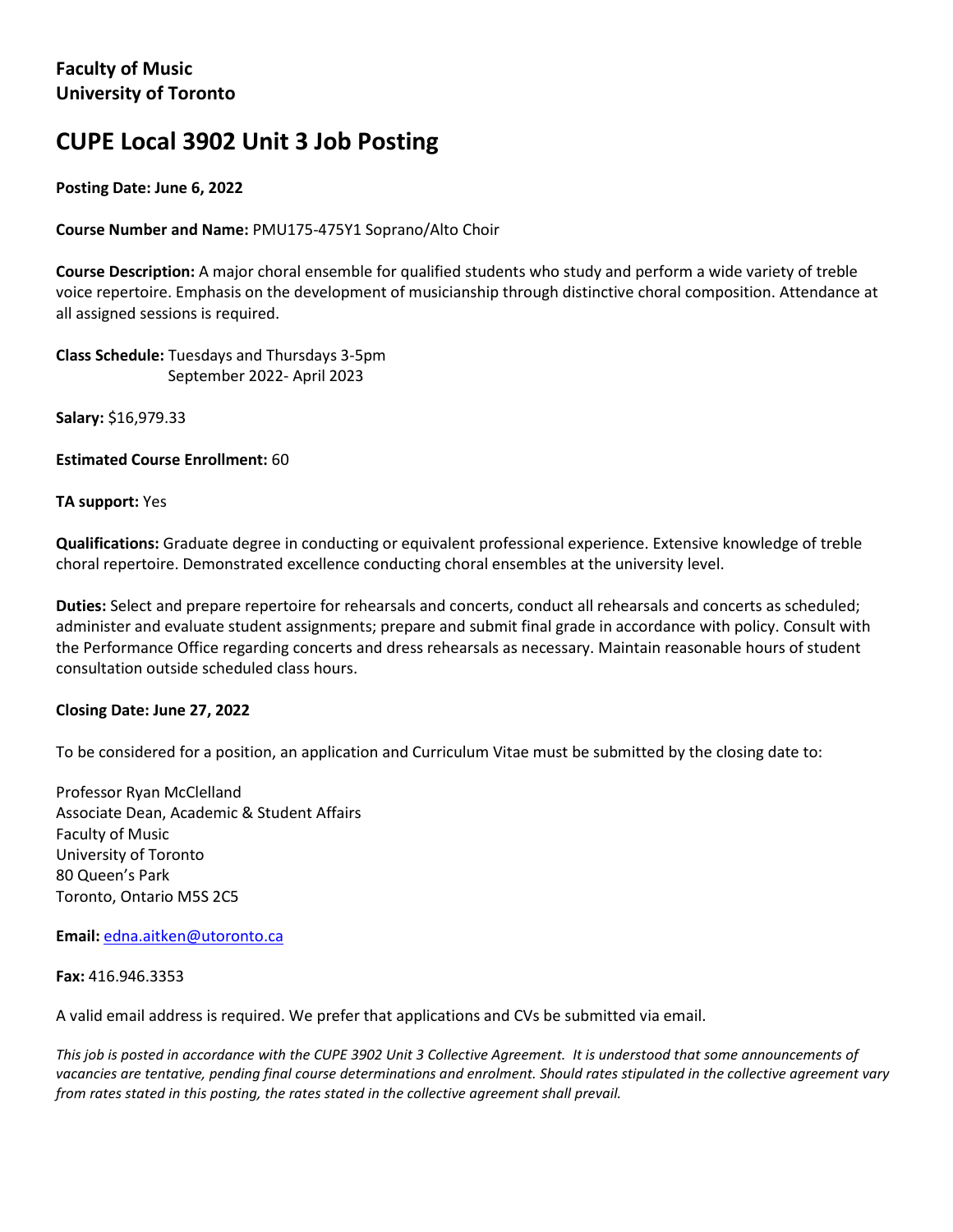# **CUPE Local 3902 Unit 3 Job Posting**

**Posting Date: June 6, 2022**

**Course Number and Name:** PMU183-483Y1 Guitar Orchestra

**Course Description:** Practical training in ensemble performance.

**Class Schedule:** Wednesdays and Fridays 3-6pm September 2022- April 2023

**Salary:** \$16,979.33

**Estimated Course Enrollment:** 10 - 12

#### **TA support:** yes

**Qualifications:** Graduate degree in performance or equivalent professional experience. Active performing career combined with extensive knowledge of guitar instrumental repertoire. Demonstrated excellence coaching student performers at the university level.

**Duties:** Define course objectives; prepare course materials; select and prepare repertoire for rehearsals and concerts; conduct all rehearsals and concerts as scheduled; provide clear guidelines on course requirements and regulations; teach and coordinate all classes as scheduled; administer and evaluate student assignments; schedule class performances (if required) in consultation with the Performance Office; prepare and submit final grades in accordance with policy. Maintain reasonable hours of student consultation outside scheduled class hours. Supervision of teaching assistants.

## **Closing Date: June 27, 2022**

To be considered for a position, an application and Curriculum Vitae must be submitted by the closing date to:

Professor Ryan McClelland Associate Dean, Academic & Student Affairs Faculty of Music University of Toronto 80 Queen's Park Toronto, Ontario M5S 2C5

**Email:** edna.aitken@utoronto.ca

#### **Fax:** 416.946.3353

A valid email address is required. We prefer that applications and CVs be submitted via email.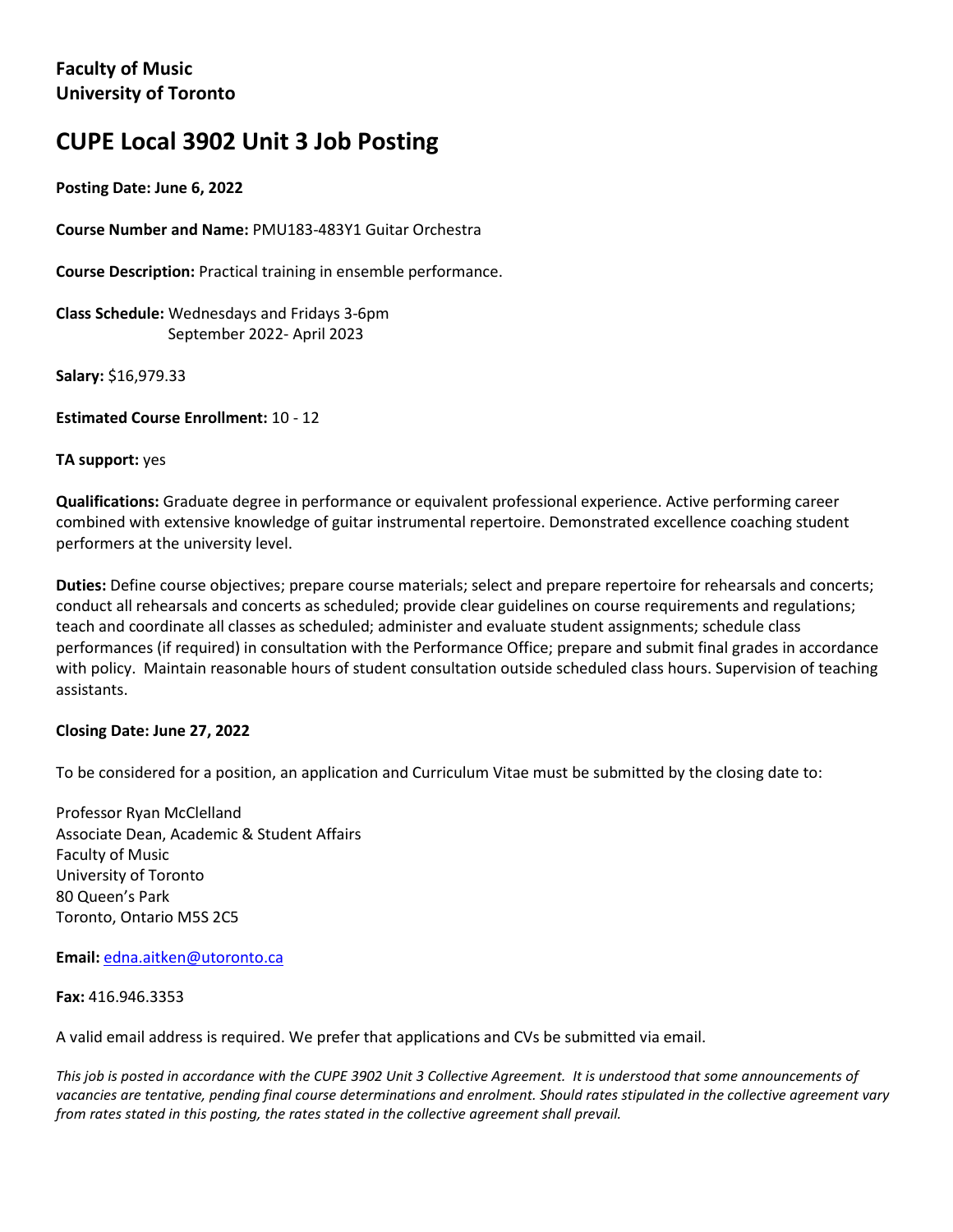# **CUPE Local 3902 Unit 3 Job Posting**

## **Posting Date: June 6, 2022**

**Course Number and Name:** PMU187-487Y1 Collegium Musicium

**Course Description:** Performance of chamber music from an historical orientation. For singers and instrumentalists.

**Class Schedule:** Mondays 1-3pm and Wednesdays 11am-1pm September 2022- April 2023

**Salary:** \$11,319.56

**Estimated Course Enrollment:** 20

#### **TA support:** none

**Qualifications:** Doctoral degree in performance preferred. Extensive knowledge of early music repertoire and materials. Active performance career combined with demonstrated excellence teaching early music performance at the university level.

**Duties:** Define course objectives and materials; provide clear guidelines on course requirements and regulations; teach classes as scheduled; administer and evaluate student assignments; prepare and submit final grade in accordance with policy. Maintain reasonable hours of student consultation outside scheduled class hours

## **Closing Date: June 27, 2022**

To be considered for a position, an application and Curriculum Vitae must be submitted by the closing date to:

Professor Ryan McClelland Associate Dean, Academic & Student Affairs Faculty of Music University of Toronto 80 Queen's Park Toronto, Ontario M5S 2C5

**Email:** edna.aitken@utoronto.ca

**Fax:** 416.946.3353

A valid email address is required. We prefer that applications and CVs be submitted via email.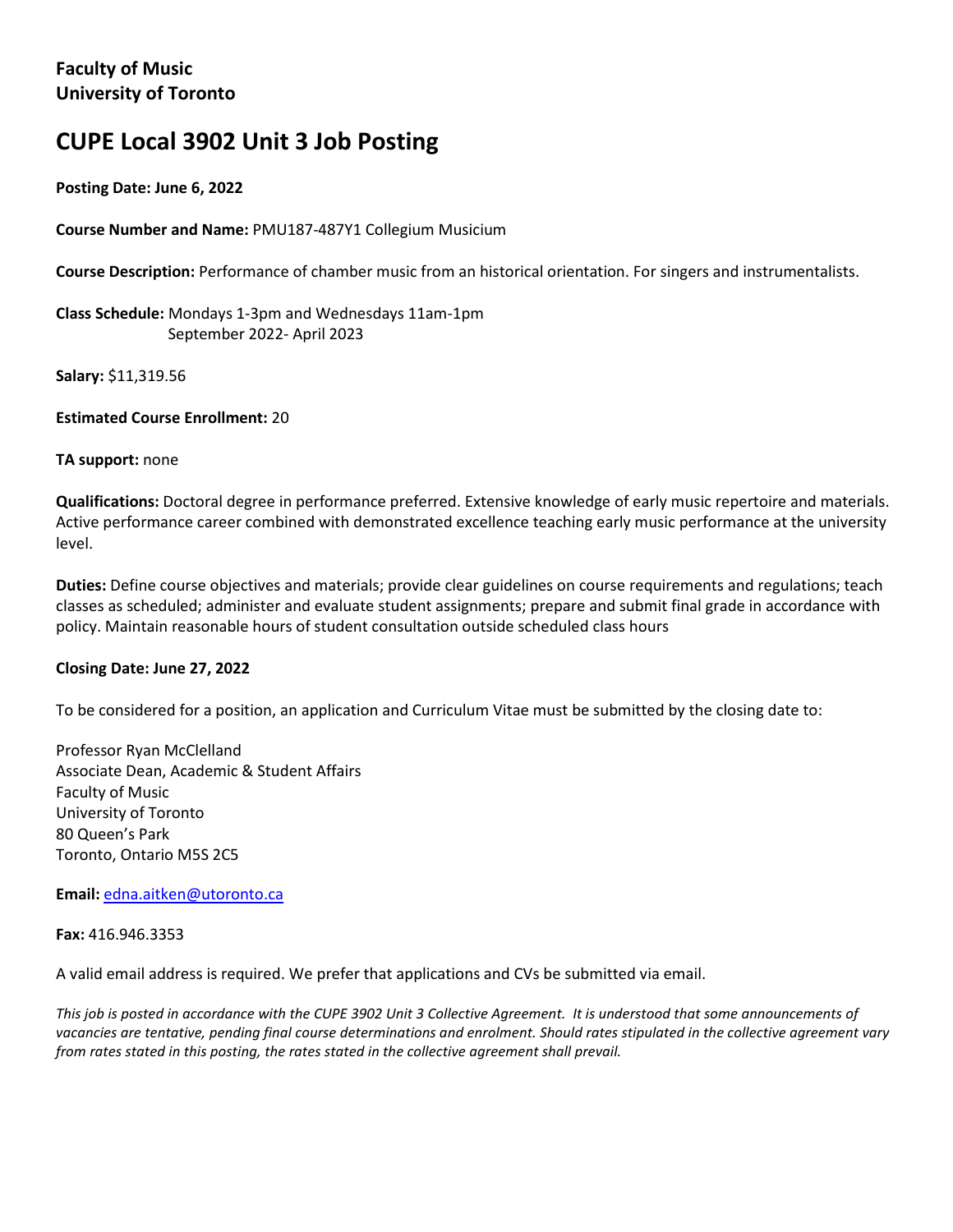# **CUPE Local 3902 Unit 3 Job Posting**

# **Posting Date: June 6, 2022**

# **Course Number and Name:** PMU190-490Y1 Wind Symphony

**Course Description:** Students rehearse and perform in concerts and reading sessions as assigned by the Performance Division through the academic year. Attendance at all assigned sessions is required. Six hours minimum.

**Class Schedule:** Tuesdays, Thursdays and Fridays 3-5pm September 2022- April 2023

**Salary:** \$16,979.33

**Estimated Course Enrollment:** 70

#### **TA support:** yes

**Qualifications:** Minimum of Master's degree in wind conducting or equivalent professional experience, with preference for candidates with at least three years' experience conducting wind ensembles at the post-secondary level. Knowledge of advanced instrumental pedagogy, and excellent knowledge of both traditional and contemporary advanced wind band repertoire. Experience with and demonstrated commitment to programming, rehearsing, and conducting concerts of high artistic quality. Ability to collaborate with faculty in related areas and with administrative staff.

**Duties:** Define course objectives; prepare course materials; select and prepare repertoire for rehearsals and concerts; conduct all rehearsals and concerts as scheduled; provide clear guidelines on course requirements and regulations; teach and coordinate all classes as scheduled; administer and evaluate student assignments; schedule class performances and dress rehearsals in consultation with the Performance Office; prepare and submit final grades in accordance with policy. Maintain reasonable hours of student consultation outside scheduled class hours. Supervision of teaching assistants.

## **Closing Date: June 27, 2022**

To be considered for a position, an application and Curriculum Vitae must be submitted by the closing date to:

Professor Ryan McClelland Associate Dean, Academic & Student Affairs Faculty of Music University of Toronto 80 Queen's Park Toronto, Ontario M5S 2C5

**Email:** edna.aitken@utoronto.ca **Fax:** 416.946.3353

A valid email address is required. We prefer that applications and CVs be submitted via email.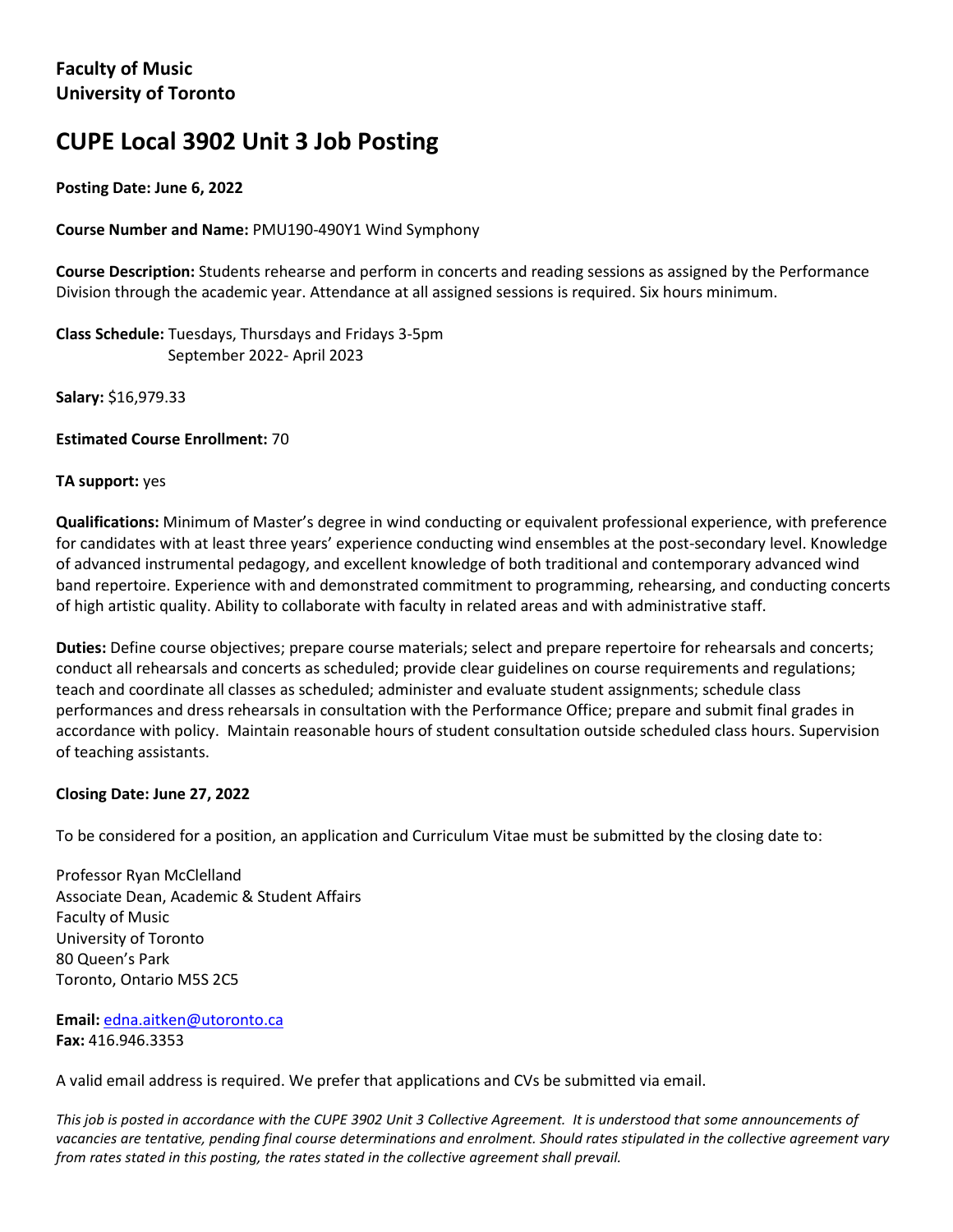#### **CUPE Local 3902 Unit 3 Job Posting**

#### **Posting Date: June 6, 2022**

#### **Course Number and Name:** PMU191-491Y1 Chamber Music - Woodwinds

**Course Description:** Instruction in small ensemble performance e.g. string quartets, woodwind quintets, piano trios, percussion ensemble, mixed chamber groups. Two hours minimum.

#### **Class Schedule:** Coaching times TBA dependent on coordination of student timetables September 2022 - April 2023

#### **Salary:** \$5,659.78 per section

**Estimated Course Enrollment:** Anticipated number of woodwind sections: 6 (Dependent on student enrollment) Student enrolment sub-divided into multiple chamber ensemble sections as assigned by the coordinator. It is understood that the organization and number of chamber ensemble sections is tentative, pending final course instrumentation, determinations and enrolment. Hiring of coaches will take into account instrument specialization needs to be determined by the coordinator in consultation with the Performance Office.

#### **TA support:** Yes

**Qualifications:** Graduate degree in performance or equivalent professional experience. Extensive knowledge of chamber music repertoire and materials. Active performance career combined with demonstrated excellence teaching chamber music at the university level. Hiring of woodwind chamber music instructors will take into account a breadth of instrument specialization needs as determined by the coordinator in consultation with the Performance Office. In the interest of ensuring diverse coaching expertise, no instructor will be assigned more than one chamber ensemble.

**Duties:** Duties include one hour of coaching each week with the assigned chamber ensemble (time TBD) plus attendance at scheduled masterclasses. Coaches are required to attend the masterclasses and participate in the coaching and evaluation of students in the course. If a coach has a conflict with the attendance at a scheduled masterclass, a suitable substitute should be arranged in consultation with the Chamber Music Coordinators.

#### **Closing Date: June 27, 2022**

To be considered for a position, an application and Curriculum Vitae must be submitted by the closing date to:

Professor Ryan McClelland Associate Dean, Academic & Student Affairs Faculty of Music University of Toronto 80 Queen's Park Toronto, Ontario M5S 2C5

#### **Email:** edna.aitken@utoronto.ca

#### **Fax:** 416.946.3353

A valid email address is required. We prefer that applications and CVs be submitted via email.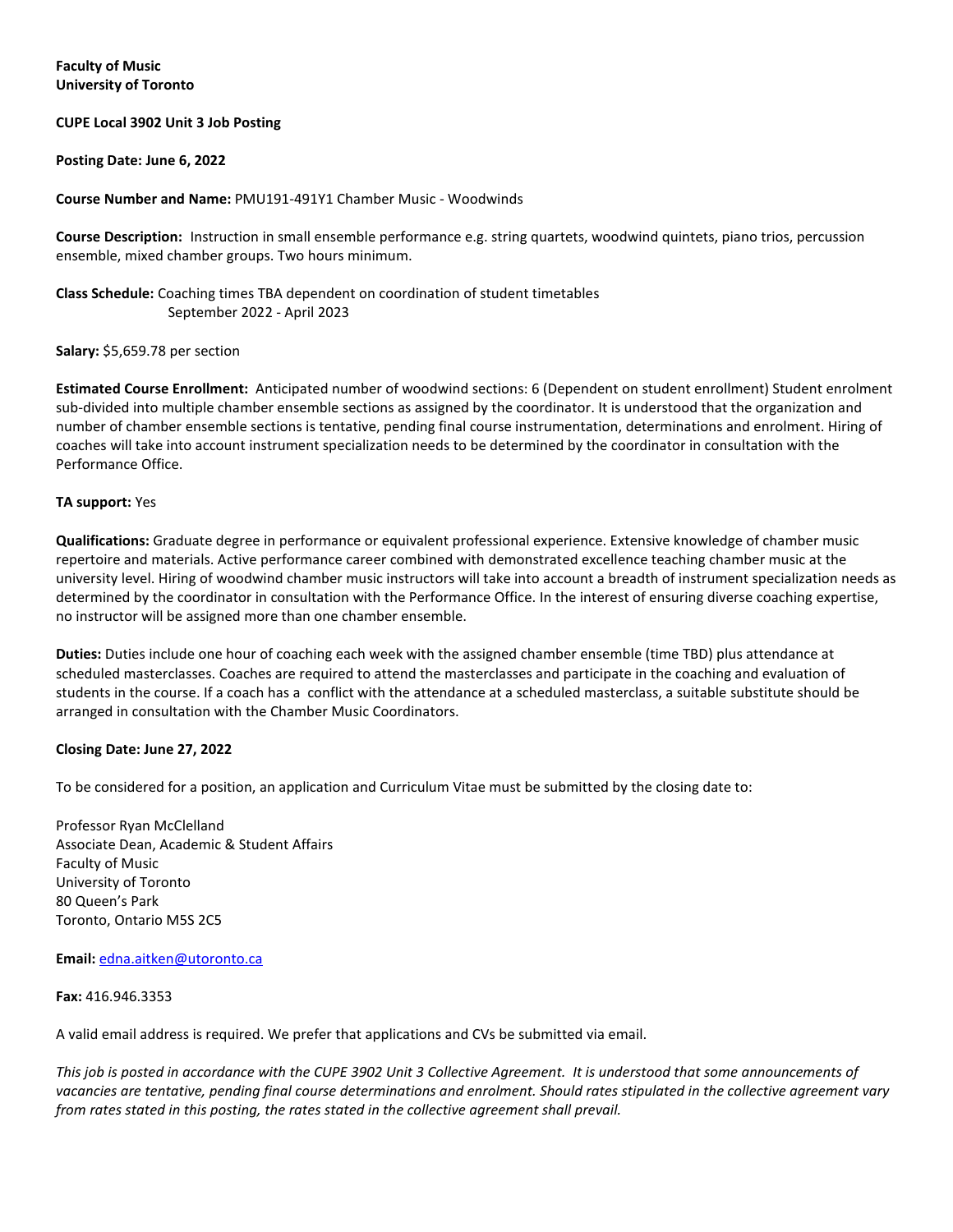#### **CUPE Local 3902 Unit 3 Job Posting**

#### **Posting Date: June 6, 2022**

#### **Course Number and Name:** PMU191-491Y1 Chamber Music - Brass

**Course Description:** Instruction in small ensemble performance e.g. string quartets, woodwind quintets, piano trios, percussion ensemble, mixed chamber groups. Two hours minimum.

#### **Class Schedule:** Coaching times TBA dependent on coordination of student timetables September 2022 - April 2023

#### **Salary:** \$5,659.78 per section

**Estimated Course Enrollment:** Anticipated number of brass sections: 4 (Dependent on student enrollment) Student enrolment subdivided into multiple chamber ensemble sections. It is understood that the organization and number of chamber ensemble sections is tentative, pending final course instrumentation, determinations and enrolment. Hiring of coaches will take into account instrument specialization needs to be determined by the coordinator in consultation with the performance office.

#### **TA support:** Yes

**Qualifications:** Graduate degree in performance or equivalent professional experience. Extensive knowledge of chamber music repertoire and materials. Active performance career combined with demonstrated excellence teaching chamber music at the university level. In the interest of ensuring diverse coaching expertise, no instructor will be assigned more than one chamber ensemble.

**Duties:** Duties include one hour of coaching each week with the assigned chamber ensemble (time TBD) plus attendance at scheduled masterclasses. Coaches are required to attend the masterclasses and participate in the coaching and evaluation of students in the course. If a coach has a conflict with the attendance at a scheduled masterlcass, a suitable substitute should be arranged in consultation with the Chamber Music Coordinators.

#### **Closing Date: June 27, 2022**

To be considered for a position, an application and Curriculum Vitae must be submitted by the closing date to:

Professor Ryan McClelland Associate Dean, Academic & Student Affairs Faculty of Music University of Toronto 80 Queen's Park Toronto, Ontario M5S 2C5

#### **Email:** [edna.aitken@utoronto.ca](mailto:edna.aitken@utoronto.ca)

#### **Fax:** 416.946.3353

A valid email address is required. We prefer that applications and CVs be submitted via email.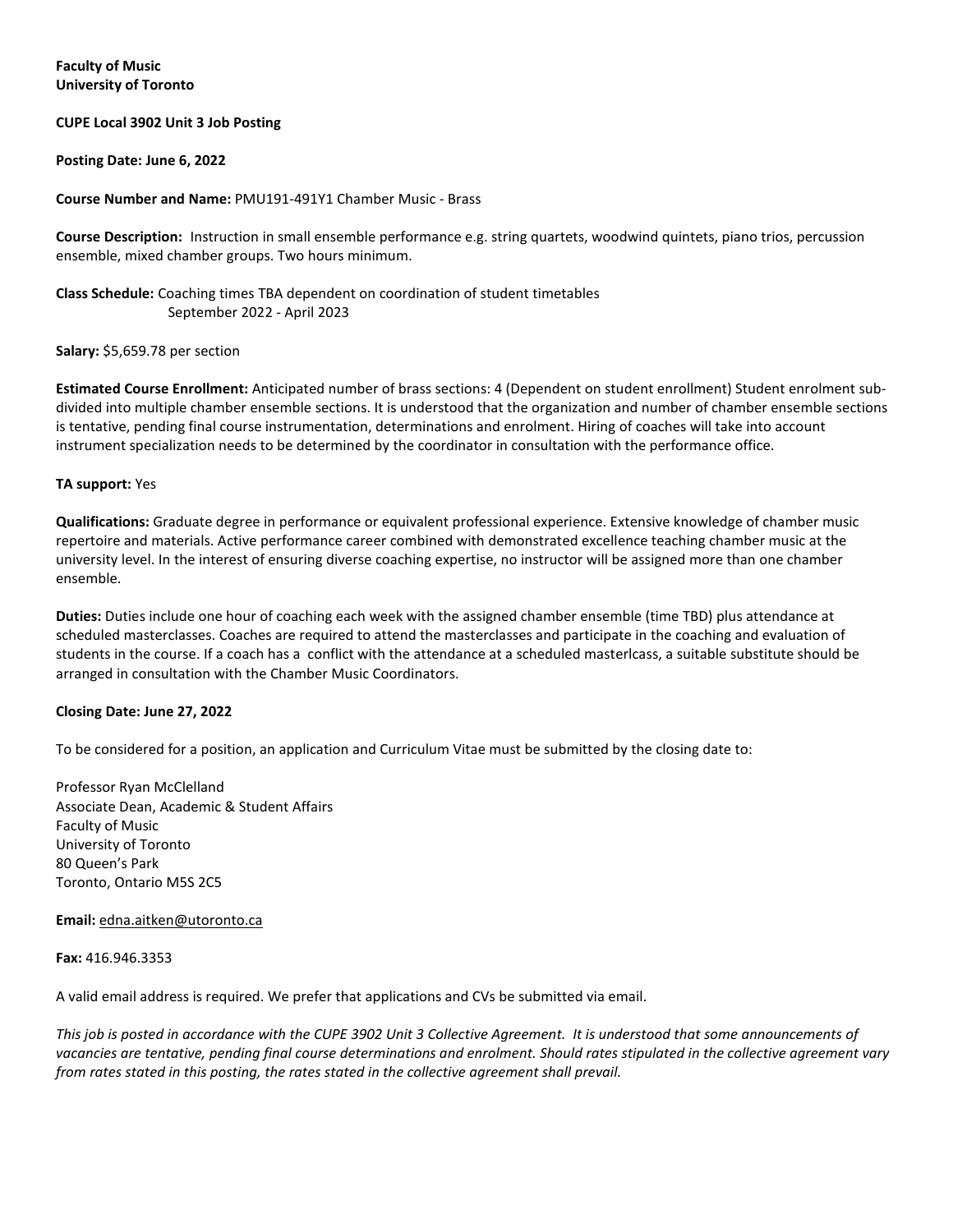# **CUPE Local 3902 Unit 3 Job Posting**

# **Posting Date: June 6, 2022**

**Course Number and Name:** PMU230Y1 Topics in Performance Studies

**Course Description:** This course will introduce a variety of skills necessary for entering into a career as a singing artist of the 21st century. Using performance-based process work, students will be invited to explore audition techniques, develop operatic role study skills, and discuss current performance and repertoire trends all while being encouraged to use real-world technology solutions.

**Class Schedule:** Thursdays 11am-12pm September 2022- April 2023

**Salary:** \$5,912.83

**Estimated Course Enrollment:** 15

## **TA support:** none

**Qualifications:** Graduate degree in performance or closely related field or equivalent professional experience. Professional experience with operatic staging and performance. Demonstrated excellence teaching stagecraft (staging/acting/performance skills) at the university level.

**Duties:** Define course objectives and materials; provide clear guidelines on course requirements and regulations; teach classes as scheduled; administer and evaluate student assignments; prepare and submit final grade in accordance with policy. Maintain reasonable hours of student consultation outside scheduled class hours.

## **Closing Date: June 27, 2022**

To be considered for a position, an application and Curriculum Vitae must be submitted by the closing date to:

Professor Ryan McClelland Associate Dean, Academic & Student Affairs Faculty of Music University of Toronto 80 Queen's Park Toronto, Ontario M5S 2C5

**Email:** edna.aitken@utoronto.ca

#### **Fax:** 416.946.3353

A valid email address is required. We prefer that applications and CVs be submitted via email.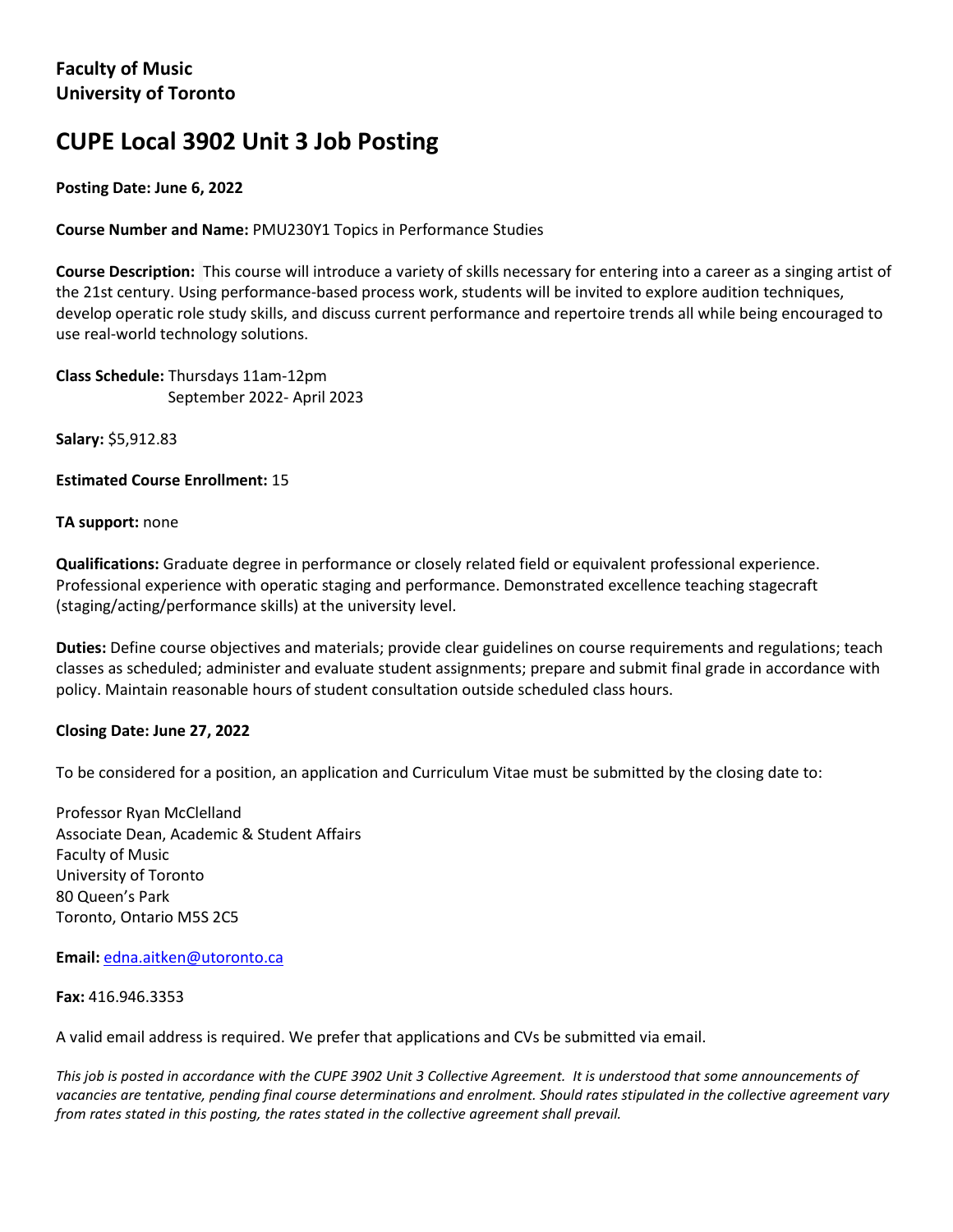# **CUPE Local 3902 Unit 3 Job Posting**

# **Posting Date: June 6, 2022**

**Course Number and Name:** PMU262H1 Piano Pedgogy Practicum

**Course Description:** Practical experiences in teaching beginner to intermediate level adult pianists and observations of children's private lessons and group classes in the University of Toronto Piano Pedagogy Program.

**Class Schedule:** Wednesdays 1-2pm in the Winter term January - April 2023

**Salary:** \$5,659.78

**Estimated Course Enrollment:** 15

## **TA support:** none

**Qualifications:** Graduate degree in piano performance and pedagogy. Extensive experience teaching private and group piano lessons to children and adults at the beginner to intermediate levels. Extensive experience with administration of a community piano program. Extensive adjudication experience of examinations and/or festivals. Teacher training experience preferred.

**Duties:** Coordinate practicum placement of students in community piano program. Monitor and mentor student teaching. Deliver instruction on topics in piano pedagogy. Maintain reasonable hours of student consultation outside scheduled class hours. This course is co-taught with a full-time faculty member.

## **Closing Date: June 27, 2022**

To be considered for a position, an application and Curriculum Vitae must be submitted by the closing date to:

Professor Ryan McClelland Associate Dean, Academic & Student Affairs Faculty of Music University of Toronto 80 Queen's Park Toronto, Ontario M5S 2C5

## **Email:** edna.aitken@utoronto.ca

**Fax:** 416.946.3353

A valid email address is required. We prefer that applications and CVs be submitted via email.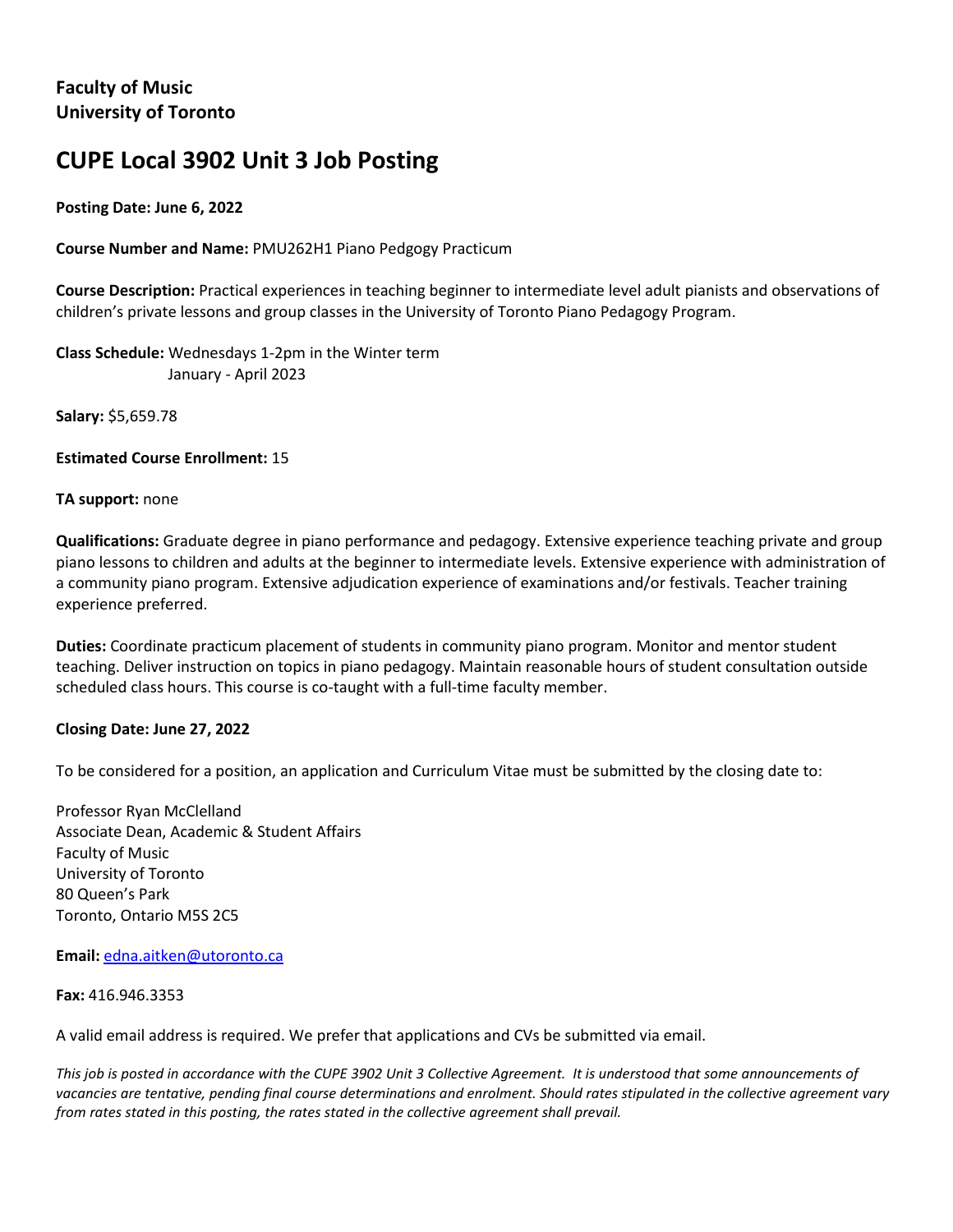# **CUPE Local 3902 Unit 3 Job Posting**

**Posting Date: June 6, 2022**

**Course Number and Name:** PMU270H1 Latin-American Music Ensemble

**Course Description:** Rehearsal and performance of Latin American music and introduction to its musical and social contexts.

**Class Schedule:** Tuesdays 7-9pm September 2022 - April 2023

**Salary:** \$8,489.67

**Estimated Course Enrollment:** 20

#### **TA support:** none

**Qualifications:** Graduate degree or diploma in percussion music education, percussion music performance or equivalent professional experience. Experience teaching Latin-American drumming in schools, private lessons and class settings. Extensive knowledge of methods and repertoire for Latin-American drumming students. Demonstrated excellence in teaching Latin-American drumming at the university level.

**Duties:** Select and prepare repertoire for rehearsals and concerts, conduct rehearsals and concerts as scheduled; administer and evaluate student assignments; prepare and submit final grade in accordance with policy. Consult with the Performance Office regarding concerts and dress rehearsals as necessary. Maintain reasonable hours of student consultation outside scheduled class hours.

## **Closing Date: June 27, 2022**

To be considered for a position, an application and Curriculum Vitae must be submitted by the closing date to:

Professor Ryan McClelland Associate Dean, Academic & Student Affairs Faculty of Music University of Toronto 80 Queen's Park Toronto, Ontario M5S 2C5

**Email:** edna.aitken@utoronto.ca

#### **Fax:** 416.946.3353

A valid email address is required. We prefer that applications and CVs be submitted via email.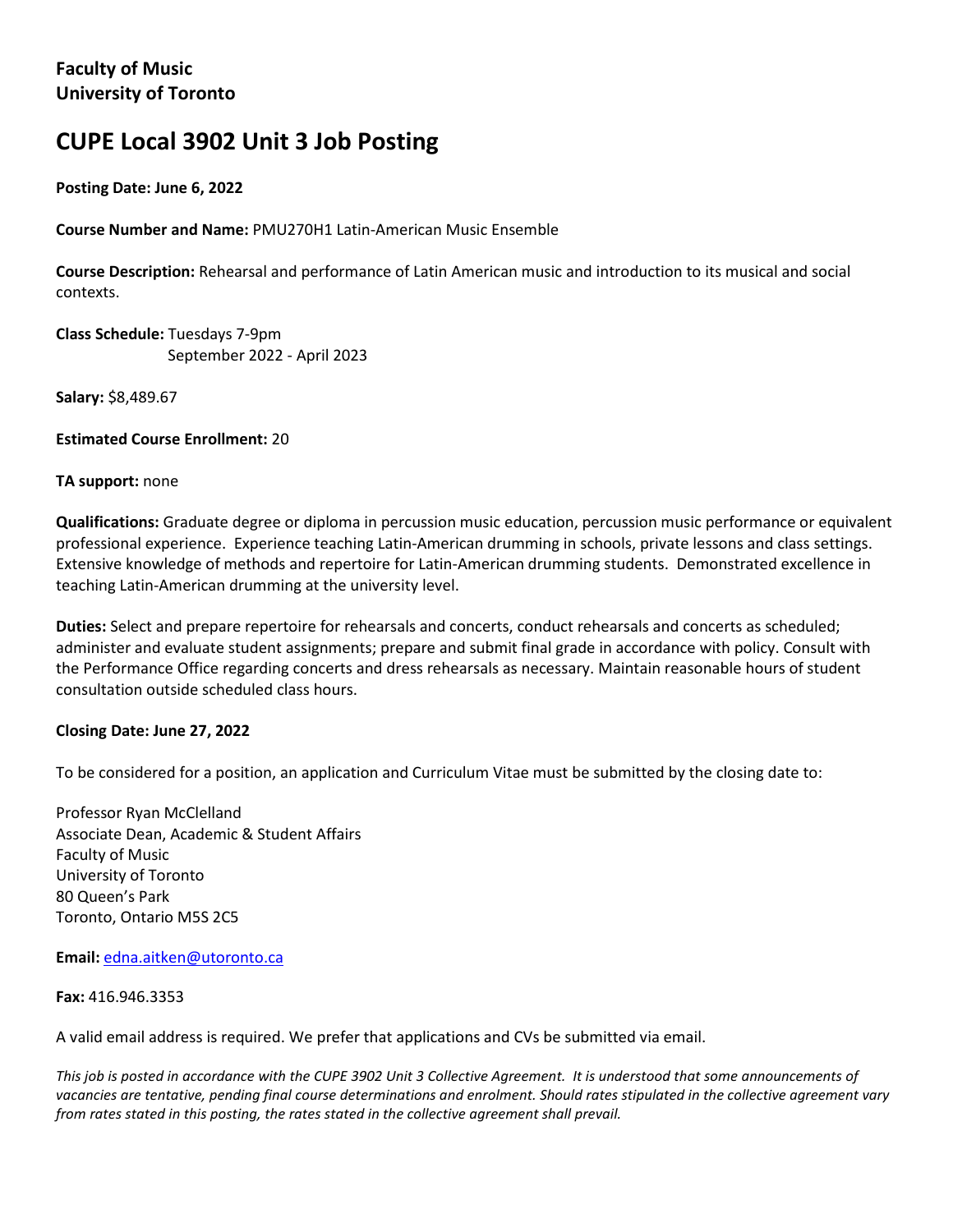# **CUPE Local 3902 Unit 3 Job Posting**

# **Posting Date: June 6, 2022**

**Course Number and Name:** PMU301H1 Piano Technology for Pianists

**Course Description:** An introduction into the history and functionality of the piano. This course touches on nomenclature for the instrument, how the action works, and how better understanding the structure and mechanics of the instrument can enhance the playing of a pianist.

**Class Schedule:** Wednesdays 11am-1pm in the Fall term September – April 2022

**Salary:** \$8,489.67

**Estimated Course Enrollment:** 20

## **TA support:** none

**Qualifications:** At least ten years of experience as a piano technician, and with extensive experience maintaining concert grand pianos from leading manufacturers. Experience giving workshops/courses on piano technology for pianists at the university level. Preference for candidates who have also completed advanced study in piano performance.

**Duties:** Define course objectives and materials; provide clear guidelines on course requirements and regulations; teach classes as scheduled; administer and evaluate student assignments; prepare and submit final grade in accordance with policy. Maintain reasonable hours of student consultation outside scheduled class hours.

## **Closing Date: June 27, 2022**

To be considered for a position, an application and Curriculum Vitae must be submitted by the closing date to:

Professor Ryan McClelland Associate Dean, Academic & Student Affairs Faculty of Music University of Toronto 80 Queen's Park Toronto, Ontario M5S 2C5

**Email:** edna.aitken@utoronto.ca

**Fax:** 416.946.3353

A valid email address is required. We prefer that applications and CVs be submitted via email.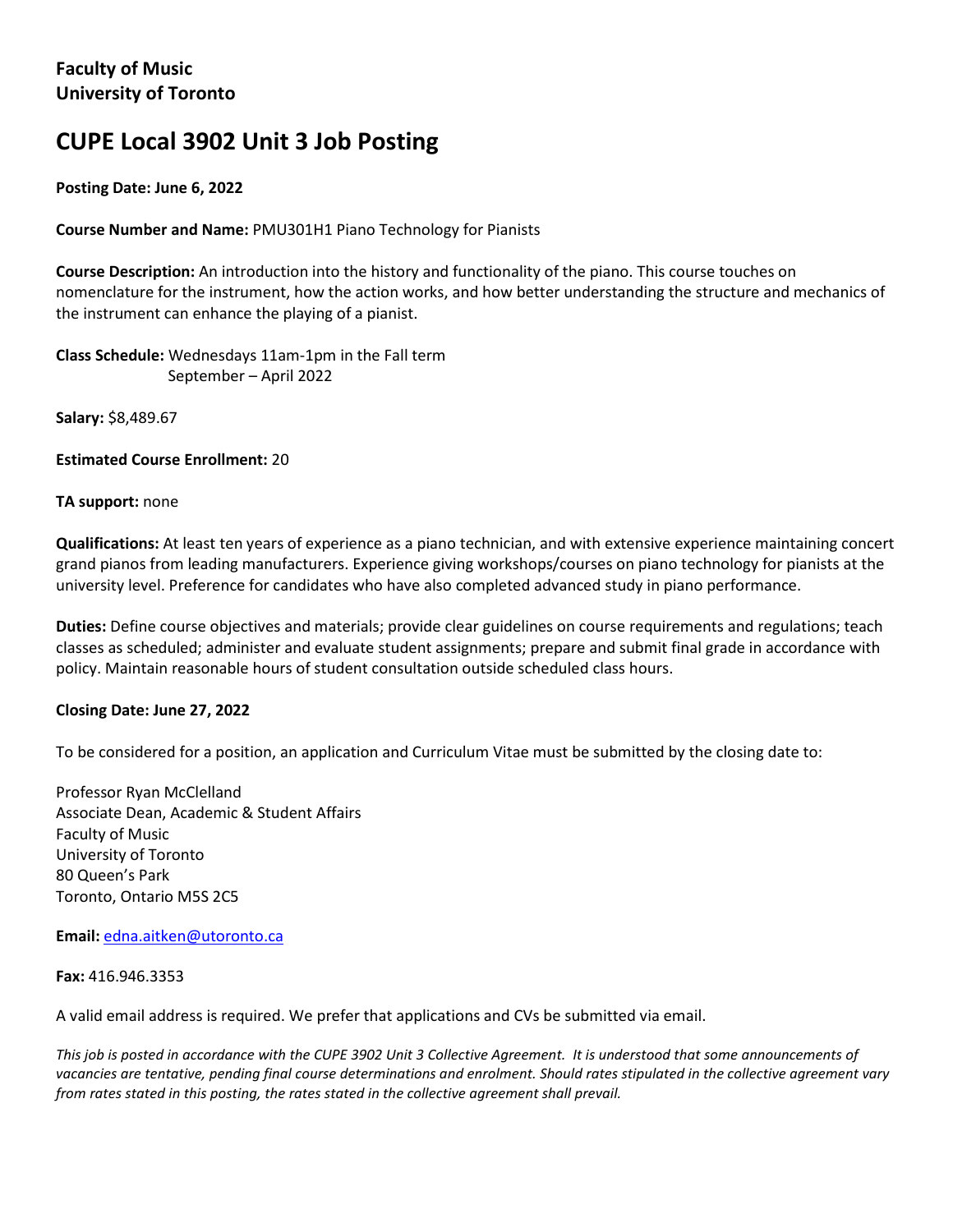# **CUPE Local 3902 Unit 3 Job Posting**

## **Posting Date: June 6, 2022**

**Course Number and Name:** PMU376-476Y1 Piano Literature I & II

**Course Description:** Survey of selected repertoire. Class performance.

**Class Schedule:** Tuesdays 3-4pm September 2022- April 2023

**Salary:** \$5,659.78

**Estimated Course Enrollment:** 30

#### **TA support:** none

**Qualifications:** Graduate degree in performance or equivalent professional experience. Active piano performance career combined with an extensive knowledge of the piano repertoire. Demonstrated excellence teaching at the university level.

**Duties:** Define course objectives and materials; provide clear guidelines on course requirements and regulations; teach classes as scheduled; administer and evaluate student assignments; prepare and submit final grade in accordance with policy. Maintain reasonable hours of student consultation outside scheduled class hours.

## **Closing Date: June 27, 2022**

To be considered for a position, an application and Curriculum Vitae must be submitted by the closing date to:

Professor Ryan McClelland Associate Dean, Academic & Student Affairs Faculty of Music University of Toronto 80 Queen's Park Toronto, Ontario M5S 2C5

**Email:** edna.aitken@utoronto.ca

**Fax:** 416.946.3353

A valid email address is required. We prefer that applications and CVs be submitted via email.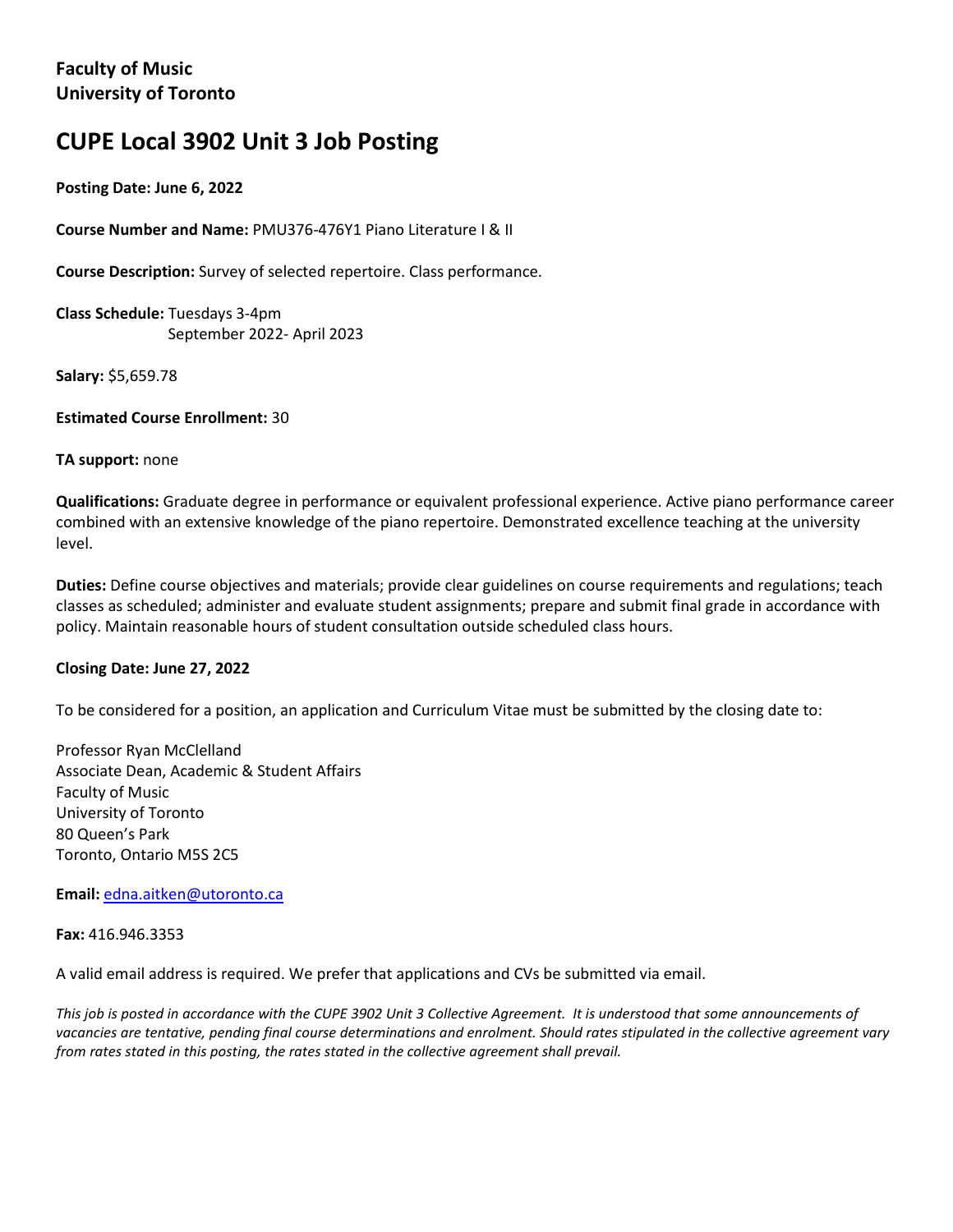# **CUPE Local 3902 Unit 3 Job Posting**

**Posting Date: June 6, 2022**

**Course Number and Name:** PMU379-479Y1 Orchestral Studies - Brass

**Course Description:** Performing survey of basic orchestral repertoire for brass instruments. Regular performance. Emphasis on intonation, tonal blend, balance and general orchestral technique. The duties and salary for this course are shared by two members of the PT faculty.

**Class Schedule:** Mondays 9-11am September 2022 - April 2023

**Salary:** \$2,829.89

**Estimated Course Enrollment:** 20

**TA support:** Yes

**Qualifications:** Graduate degree in performance or equivalent professional experience. Active orchestral brass career combined with an extensive knowledge of orchestral repertoire. Demonstrated excellence teaching at the university level.

**Duties:** Select and prepare repertoire for classes, conduct classes as scheduled; administer and evaluate student assignments; prepare and submit final grade in accordance with policy. Maintain reasonable hours of student consultation outside scheduled class hours.

#### **Closing Date: June 27, 2022**

To be considered for a position, an application and Curriculum Vitae must be submitted by the closing date to:

Ryan McClelland Associate Dean, Academic & Student Affairs Faculty of Music University of Toronto 80 Queen's Park Toronto, Ontario M5S 2C5

Email: [edna.aitken@utoronto.ca](mailto:edna.aitken@utoronto.ca)

Fax: 416.946.3353

A valid email address is required. We prefer that applications and CVs be submitted via email.